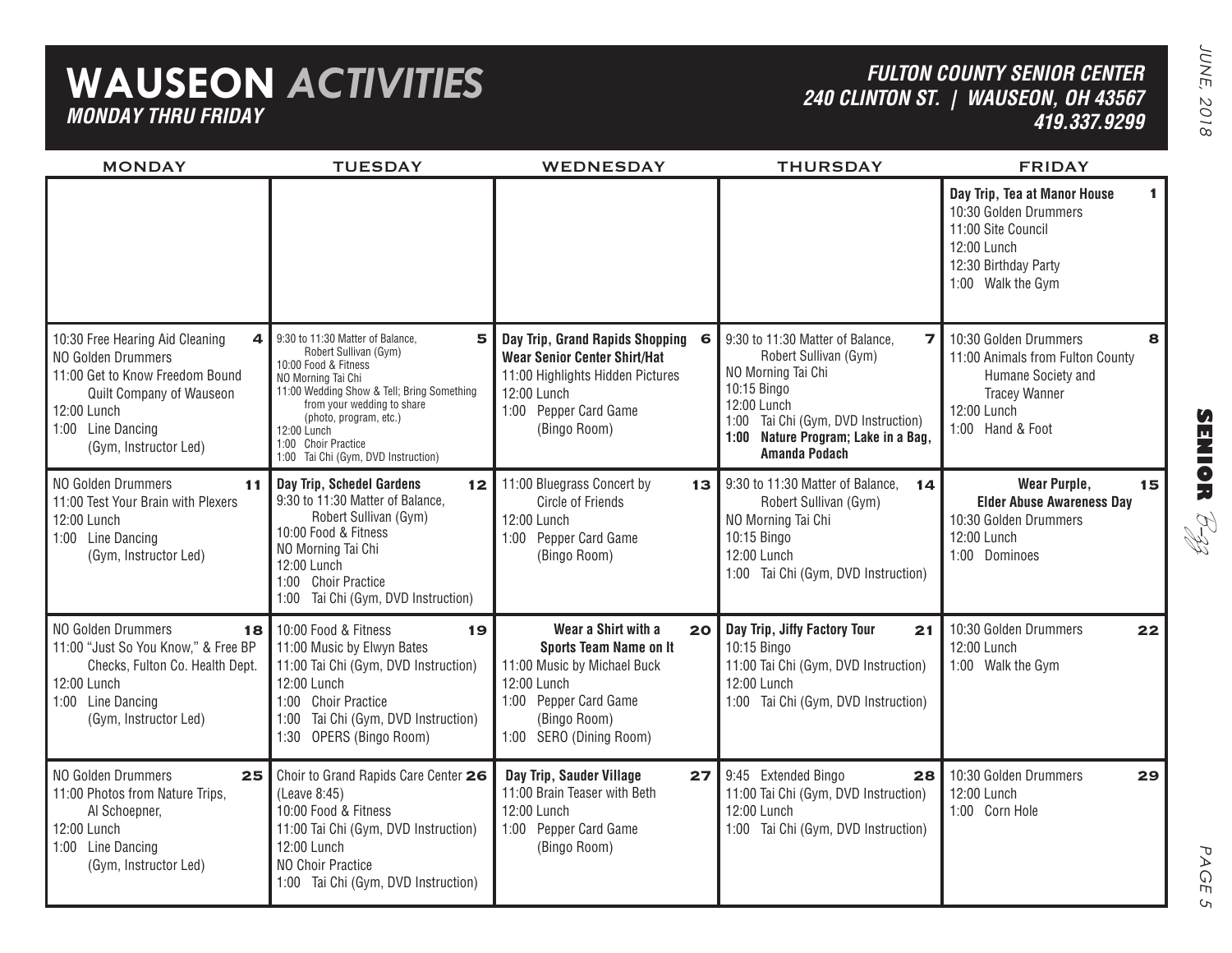### *ARCHBOLD - SCOUT CABIN MON. & FRI.*

# **ARCHBOLD / FAYETTE** *ACTIVITIES*

*FAYETTE - FAMILY LIFE CENTER TUES., Wed., & THURS.*

| <b>MONDAY</b>                                                                                                                                                                                                                               | <b>TUESDAY</b>                                                                                                                                                                                                                                         | <b>WEDNESDAY</b>                                                                                                                                                                   | <b>THURSDAY</b>                                                                                                                           | <b>FRIDAY</b>                                                                                                                           |    |
|---------------------------------------------------------------------------------------------------------------------------------------------------------------------------------------------------------------------------------------------|--------------------------------------------------------------------------------------------------------------------------------------------------------------------------------------------------------------------------------------------------------|------------------------------------------------------------------------------------------------------------------------------------------------------------------------------------|-------------------------------------------------------------------------------------------------------------------------------------------|-----------------------------------------------------------------------------------------------------------------------------------------|----|
|                                                                                                                                                                                                                                             |                                                                                                                                                                                                                                                        |                                                                                                                                                                                    |                                                                                                                                           | Day Trip, Tea at Manor House<br>9:45 Word Search<br>10:00 Site Council<br>10:30 Bingo<br>12:00 Lunch with Birthday Cake<br>1:00 Puzzles | 1. |
| 10:00 Table Talk Topic: What do you<br>$\overline{\mathbf{A}}$<br>like best about each season<br>(winter/spring/summer/fall)?<br>11:00 Summer/ Heat Safety, DermaScan,<br>Jamin T. of Fulton Co. Health Center<br>12:00 Lunch<br>1:00 Cards | 10:00 Table Talk Topic:<br>5<br>What do you like best about<br>each season (winter/spring/<br>summer/fall)?<br>11:00 Highlights Hidden Pictures<br>12:00 Lunch<br>1:00 Cards & Games                                                                   | Day Trip; Shopping in Grand Rapids 6<br>10:00 Brain Games<br>11:00 Staying Positive as We Age,<br>Aaron Harmon, FulCare<br>Behavioral Health, Wauseon<br>12:00 Lunch<br>1:00 Games | 9:45 Word Search<br>$\overline{\phantom{a}}$<br>10:00 Site Council<br>10:30 Bingo<br>12:00 Lunch with Birthday Cake<br>1:00 Puzzles       | 10:00 Word Search<br>10:30 Bingo<br>12:00 Lunch<br>1:00 Word Games                                                                      | 8  |
| 10:00 Table Talk Topic:<br>11<br>Describe a public figure<br>who has inspired you.<br>11:00 "Crafters' Corner" with Lindsay<br>of Blue Creek Health Care<br>12:00 Lunch<br>1:00 Cards & Games                                               | Day Trip, Schedel Gardens<br>12<br>10:00 Table Talk Topic:<br>Describe a public figure<br>who has inspired you.<br>11:00 "Crafters' Corner" with Lindsay<br>of Blue Creek Health Care<br>12:00 Lunch<br>1:00 Games                                     | 10:00 Brain Games<br>13<br>11:00 Social Security, Medicare<br>Question & Answer with<br>Val Edwards, Information<br>& Referral Specialist<br>12:00 Lunch<br>1:00 Puzzles           | <b>Wear Purple for</b><br>14<br><b>Elder Abuse Awareness</b><br>10:00 Word Search<br>10:30 Bingo<br>12:00 Lunch<br>1:00 Word Games        | <b>Wear Purple for</b><br><b>Elder Abuse Awareness</b><br>10:00 Word Search<br>10:30 Bingo<br>12:00 Lunch<br>1:00 Cards                 | 15 |
| 10:00 Table Talk Topic:<br>18<br>With what famous person do<br>you wish you could spend<br>some time? Why?<br>11:00 Dulcimer Music, Vickie Halsey<br>12:00 Lunch<br>1:00 Games                                                              | 9:30 Toe Nail Clinic (By Appointment) 19<br>10:00 Table Talk Topic: With what<br>famous person do you wish you<br>could spend some time? Why?<br>11:00 "Just So You Know," & Free BP<br>Checks, Fulton Co. Health Dept.<br>12:00 Lunch<br>1:00 Puzzles | 10:00 Brain Games<br>20<br>11:00 Duct Tape Craft: Zip-Top Bags<br>12:00 Lunch<br>1:00 Word Games                                                                                   | Day Trip, Jiffy Mix Factory<br>21<br><b>Wear Senior Center Shirt/Hat</b><br>10:00 Word Search<br>10:30 Bingo<br>12:00 Lunch<br>1:00 Cards | 10:00 Word Search<br>10:30 Bingo<br>12:00 Lunch<br>1:00 Cards & Games                                                                   | 22 |
| 9:30 Toe Nail Clinic (By Appointment) 25<br>10:00 Table Talk Topic:<br><b>Describe Something Nice</b><br>Someone Did For You<br>11:00 "Just So You Know," & Free BP<br>Checks, Fulton Co. Health Dept.<br>12:00 Lunch<br>1:00 Puzzles       | 10:00 Table Talk Topic:<br>26<br><b>Describe Something Nice</b><br>Someone Did For You<br>11:00 Play Sequence<br>12:00 Lunch<br>1:00 Word Games                                                                                                        | Day Trip, Sauder Village<br>27 <sup>1</sup><br>10:00 Brain Games<br>11:00 Music by Michael Buck<br>12:00 Lunch<br>1:00 Cards                                                       | 9:45 Word Search<br>28<br>10:00 Extended Bingo<br>12:00 Lunch<br>1:00 Games                                                               | 10:00 Word Search<br>10:30 Bingo<br>12:00 Lunch<br>1:00 Cards & Games                                                                   | 29 |

B-zz

PAGE 7

 $\vee$ 

PAGE

**SENIOR**